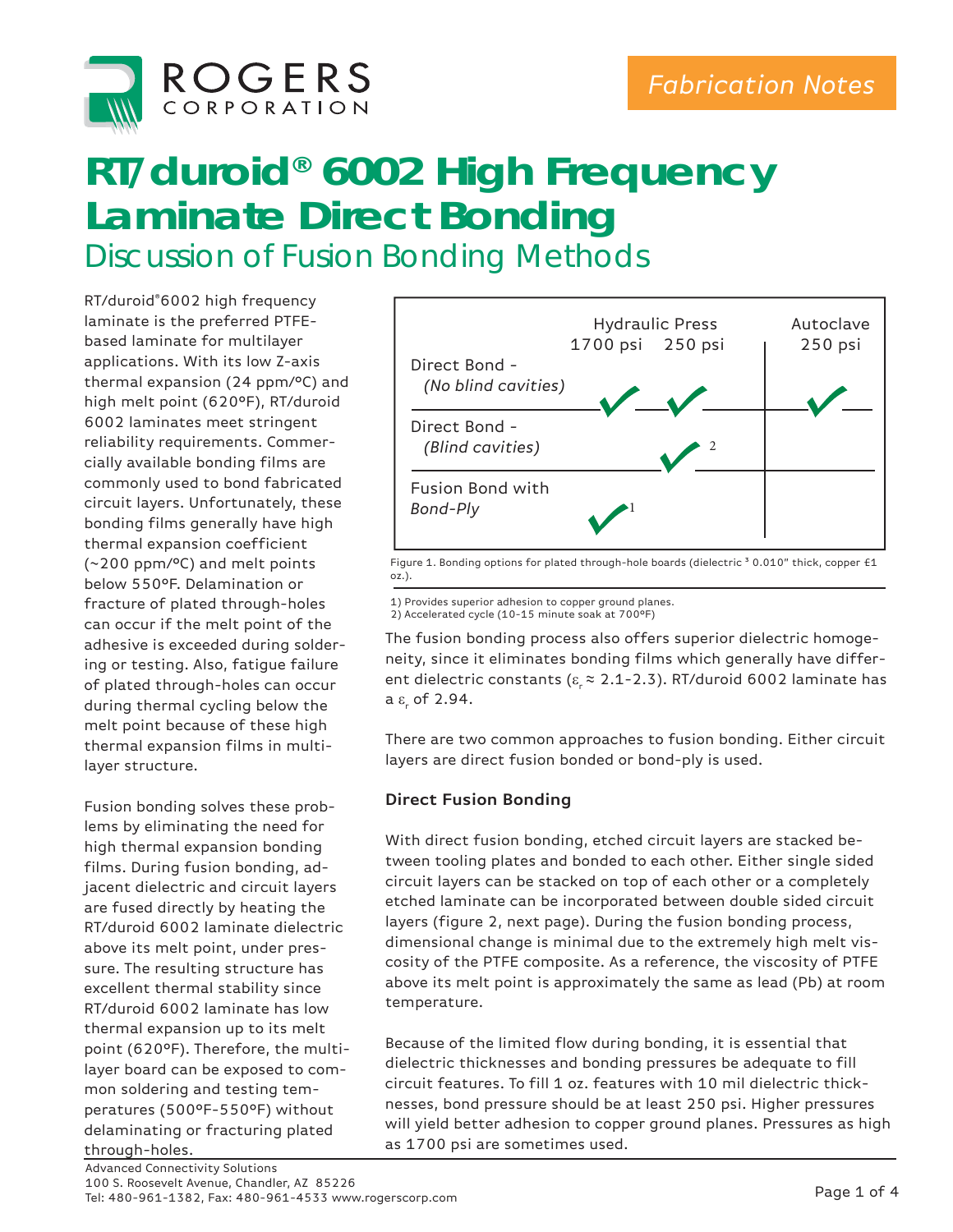



## **Fusion Bonding with Bond-Ply**

Bond-ply is a lower density version of the RT/duroid 6002 laminate material. During the bonding process, bond-ply densifies to yield the same electrical and mechanical properties as the laminate. Bond -ply is often used in a manner analogous to prepreg in FR4 constructions (figure 3). The advantages of using bond-ply include improved adhesion to copper ground planes and better circuit feature fill. For microwave application, 1700 psi bonding pressure should be utilized with one hour dwell to obtain a uniform dielectric constant. Use of lower pressure will result in a lower effective dielectric constant. Only presses rated for at least 1700 psi should be used.



In a study completed at the Rogers Lurie R&D Center, the use of 1700 psi bond pressures with bond-ply was found to yield average copper peel strengths of at least 7 lbs/linear inch (pli). With etched laminates, average smooth copper bond strengths were typically found to be above 4 pli when 250 psi pressure was used, and above 5 pli when 1700 psi was used.

Fusion bonding with bond-ply should be used if copper adhesion is a major concern or thin laminates with relatively thick cladding are being bonded. For examples, bond-ply should be used if 5 mil laminates with 1 oz. cladding are being bonded.

## **Fusion Bond Cycle**

A typical bond cycle is shown in figure 4. The dwell can be adjusted to account for thermal lags in the press for autoclave package. Fusion bonds have been successfully demonstrated with very short dwell times when reasonably thick, single parts were bonded. However, when thermal lags are significant or bond-ply is utilized, longer dwells are recommended.

Since RT/duroid 6002 laminate is a thermoplastic material it does not cure during bonding like conventional multilayer board materials (thermosets). Therefore, heating rates do not affect properties. Heating rates should be defined based on the capability of the equipment utilized.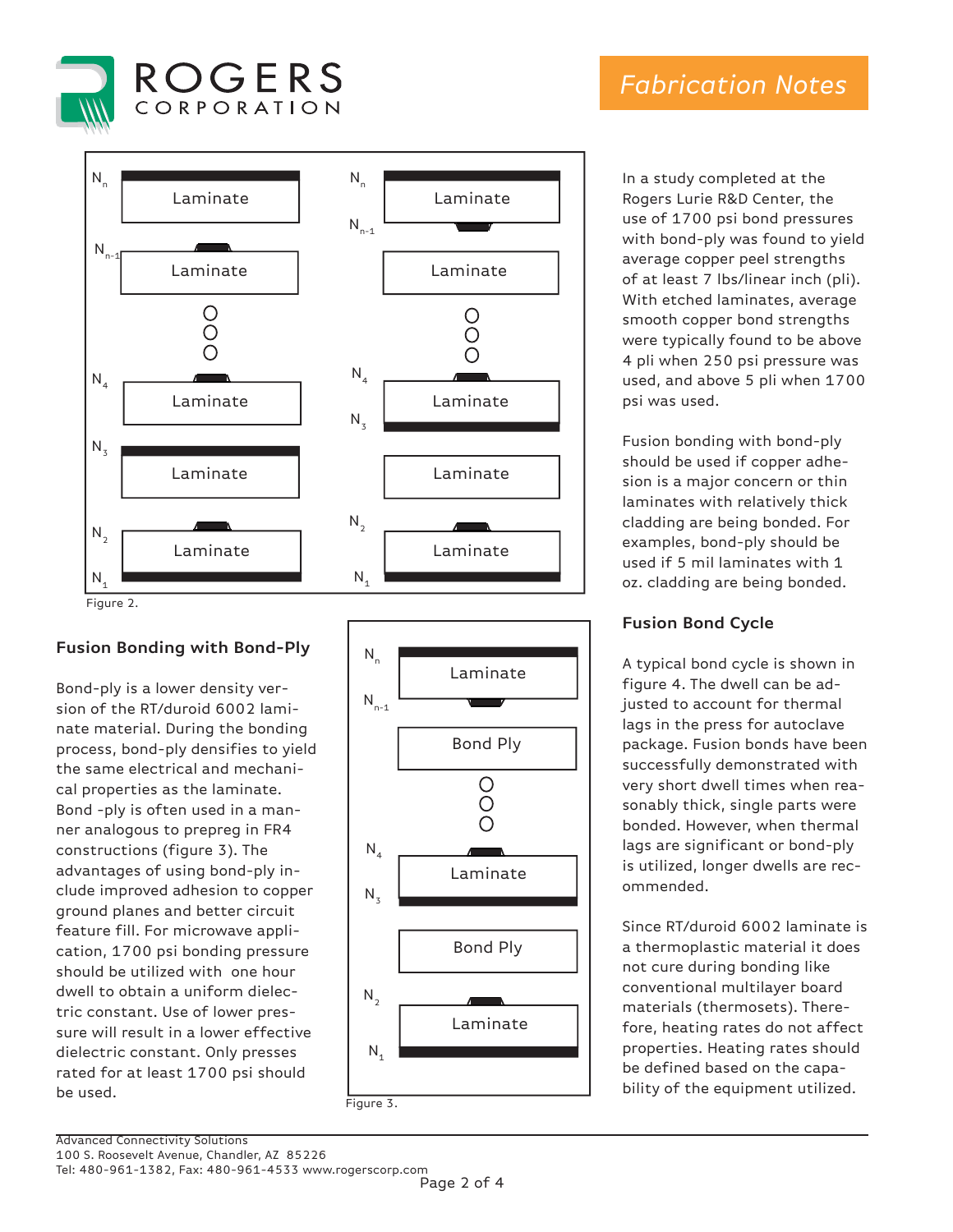



Higher heating rates are acceptable if the equipment can maintain good part temperature uniformity and control at the higher rates. The period of time and temperature distribution above the melt point (620°F) are most critical. Part temperatures should be at or above 700°F for at least 10-15 minutes. Temperatures in excess of 730°F should be avoided. Parts should be bonded under vacuum or a nitrogen blanket to minimize copper oxidation.

#### **Surface Preparation**

PTFE surface activation is not recommended prior to fusion bonding RT/duroid 6002 laminate. Copper surfaces should be clean and free of any contaminates. Oxide treatments (red or brown) can be used but are not required. Heavy oxide treatments should be avoided. All laminates should be completely dry prior to bonding. A 1 hour bake at 300°F is often used to insure that parts are dry.

### **Bonding Package**

Conventional tooling schemes can be used to bond RT/duroid 6002 laminate constructions. For any PTFEbased material, dimensional change can be minimized by using caul plates with similar in-plane thermal expansion coefficients. For RT/duroid 6002 laminate, 304 stainless steel has been found to yield good results. Aluminum caul plates should never be used for bonding RT/duroid 6002 laminate. When bonding in a platen press, press pads should be used to compensate for small imperfections in the press platen. Separator materials and press pad materials used in any fusion bonding package must be able to withstand the 700°F bonding cycle. Aluminum or copper foils are commonly used separator materials.

Additional information regarding specific applications is available upon request.